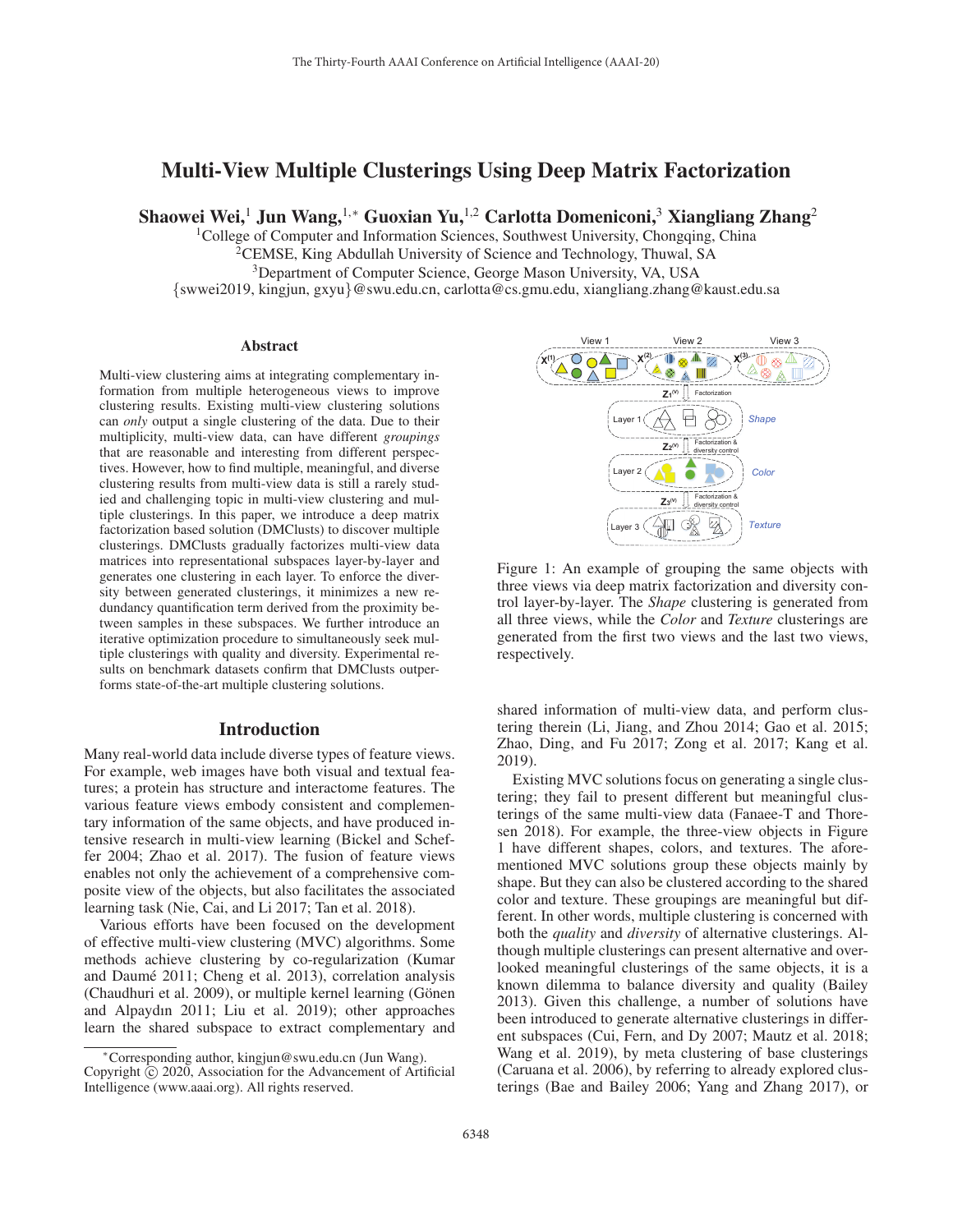by simultaneously reducing the redundancy between clusterings (Wang et al. 2018; Yao et al. 2019a). However, they still focus on *single-view* data. One naive extension is to concatenate diverse feature vectors of the same objects into a longer one, and then directly apply off-the-shelf multiple clustering solutions on concatenated vectors. However, this concatenation overrides the intrinsic nature of multi-view data, and thus reduces the quality and increases the redundancy of explored clusterings, as our experiments will show.

To find multiple clusterings on multi-view data, (Yao et al. 2019b) recently proposed a solution called multi-view multiple clustering (MVMC). MVMC extracts the individual and shared similarity matrices of multi-view data based on the adapted self-representation learning (Luo et al. 2018), and then applies semi-nonnegative matrix factorization (Ding, Li, and Jordan 2010) on each combination of the individual and common similarity data matrices to generate alternative clusterings, where the quality is pursued by the commonality matrix and the diversity is obtained by the individuality matrix. However, MVMC: (a) does not differentiate the relevance of different views and suffers from low-quality (irrelevant) data views; (b) does not maintain well the quality and diversity of multiple clusterings; (c) cannot be applied for datasets with a large number of samples, since it has to factorize the combined similarity matrix with size equal to the number of samples.

In this paper, we introduce a deep matrix factorization based solution (DMClusts, as illustrated in Figure 1) to generate multiple diverse clusterings of good quality in a layerwise fashion. DMClusts collaboratively factorizes the multiview data matrices into multiple representational subspaces layer-by-layer, and seeks an alternative clustering of quality per layer. To achieve diversity among the clusterings, it reduces their redundancy by means of a new balanced redundancy quantification term, which jointly considers the case when two objects are often grouped together and the case when they are in different clusters of the subspaces. We further introduce an iterative optimization procedure to simultaneously seek multiple clusterings in a layer-wise fashion. The main contributions of our work are:

- (i) We introduce a deep matrix factorization based solution (DMClusts) to seek multiple clusterings by fusing the consensus and complementary information of multi-view data, and by enforcing the diversity between the clusterings layer-by-layer. DMClusts can credit different degrees of relevance to different views; as such, it's less sensitive to noisy (or low-quality) ones.
- (ii) DMClusts introduces a balanced redundancy quantification term, which jointly considers the case that two samples are often nearby in the representational subspace per layer, and the reverse case that they are often faraway per layer, to comprehensively quantify the redundancy of multiple clusterings, whilst existing similar quantification overlooks the latter case. Extensive experiments on benchmark datasets show that DM-Clusts significantly outperforms other related competitive multiple clusterings solutions (Yao et al. 2019b;

Wang et al. 2019; Yang and Zhang 2017; Ye et al. 2016; Jain, Meka, and Dhillon 2008; Cui, Fern, and Dy 2007) and the deep matrix factorization (Trigeorgis et al. 2017) in finding multiple clusterings with quality and diversity.

## Our Method

## Overview of deep matrix factorization

Matrix factorization techniques have been extensively adopted for data analysis and representation learning in various domains (Tang et al. 2017; Fu et al. 2018; Li, Tang, and Mei 2019). For example, NMF (nonnegative matrix factorization) (Lee and Seung 2001) can decompose a nonnegative data matrix **X** into two factor matrices  $X \approx ZH$ , the nonnegative constraints imposed on factors allow for better interpretability and lead to significantly growing application of NMF and its variants (Ding, Li, and Jordan 2010; Cai et al. 2011; Žitnik and Zupan 2014). By taking  $\mathbf{Z} \in$  $\mathbb{R}^{d \times K}$  as K cluster centroids in the d-dimensional feature space, and  $\mathbf{H} \in \mathbb{R}^{K \times n}$  as the soft membership indicators of n samples to these centroids, semi-NMF (Ding, Li, and Jordan 2010) is equivalent to a soft version of  $k$ -mean clustering. To absorb mix-sign **X**, semi-NMF only imposes the nonnegative constraints on **H**.

To explore the complex hierarchical structure and to eliminate noise in the data matrix **X** with different modalities, and motivated by the idea and robustness of deep representation learning (Hinton and Salakhutdinov 2006; Bengio 2009), (Trigeorgis et al. 2017) extends semi-NMF to deep semi-NMF (DMF) as follows:

$$
\mathbf{X} \approx \mathbf{Z}_1 \mathbf{H}_1
$$
  
\n
$$
\mathbf{X} \approx \mathbf{Z}_1 \mathbf{Z}_2 \mathbf{H}_2
$$
  
\n...  
\n
$$
\mathbf{X} \approx \mathbf{Z}_1 \mathbf{Z}_2 ... \mathbf{Z}_m \mathbf{H}_m
$$
  
\n(1)

where  $\mathbf{Z}_l \in \mathbf{R}^{K_{l-1} \times K_l}$  is the *l*-th  $(l \leq m)$  layer basis matrix, and  $\mathbf{H}_l \in \mathbb{R}^{K_l \times n} (\geq 0)$  is the *l*-th layer representation matrix. By taking  $\mathbf{Z}_1, \dots, (\mathbf{Z}_1 \mathbf{Z}_2 \cdot \mathbf{Z}_l) \in \mathbf{R}^{d \times K_l^{\dagger}}$  as the cluster centroids and  $\mathbf{H}_{l} \in \mathbf{R}^{K_l \times n}$  as the cluster indicators, or separately clustering on  $H_l$ , we can obtain m clusterings by a deep factorization network with  $m$  layers. However, these clusterings may have high redundancy, since the overlap between them is ignored.

Multi-view data often embody different distributions, which enable different groupings of the same dataset from diverse perspectives. Therefore, it is promising to apply DMF on multi-view data to discover multiple clusterings. One simple solution is to concatenate multiple feature views into a single view, and then directly apply DMF on the concatenated view. However, this concatenation does not differentiate the relevance of these views, and results in information override and redundant clusterings. Given that, we propose the multi-view multiple clusterings using deep matrix factorization solution.

# The proposed method

Suppose  $\mathcal{X} = {\{\mathbf{X}^{(1)}, \mathbf{X}^{(2)}, \cdots, \mathbf{X}^{(V)}\}}$  is a dataset with V different feature views of n objects,  $\mathbf{X}^{(\nu)} \in \mathbb{R}^{d_v \times n}$ . To make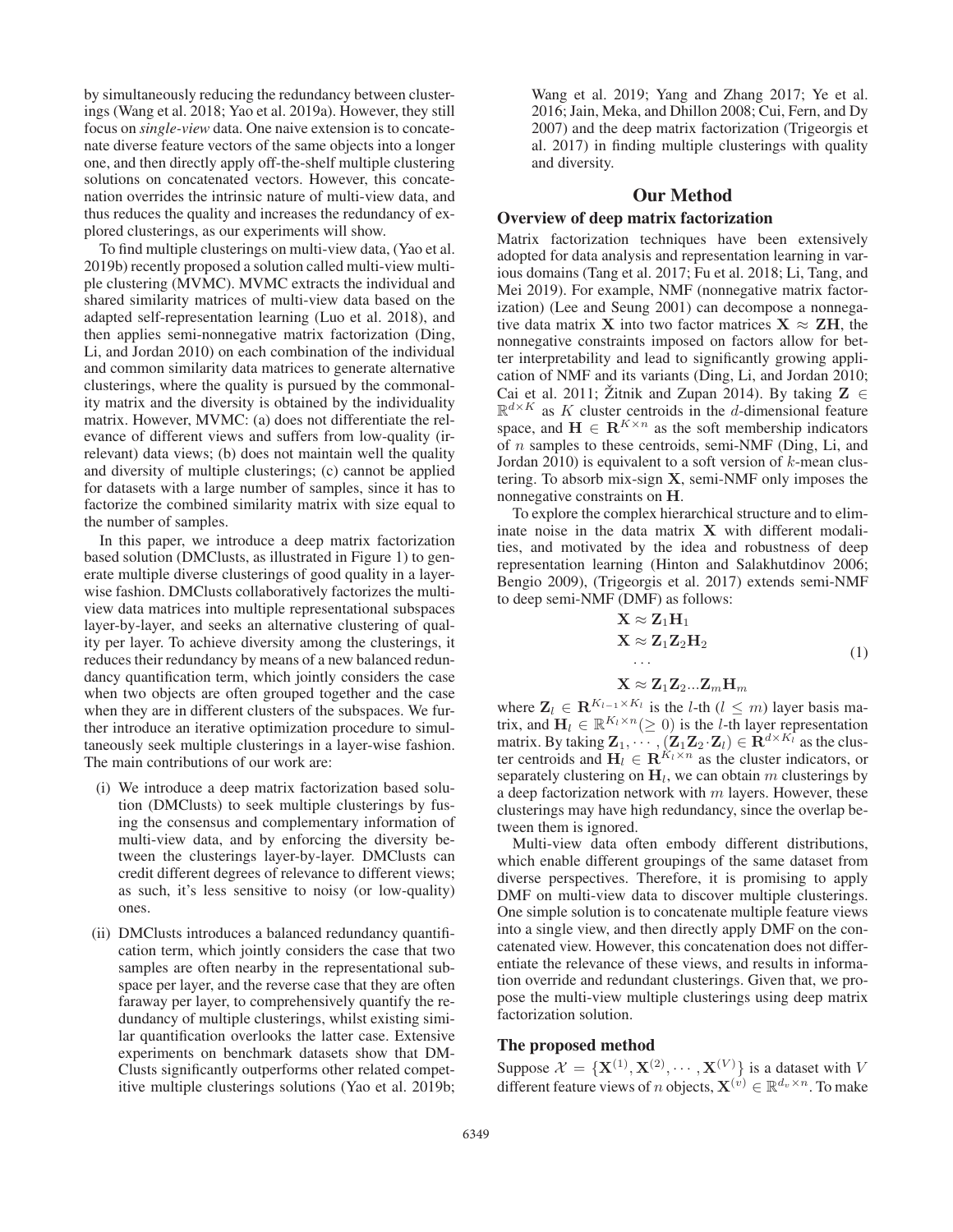use of the complementary information and to explore hierarchical representations of multi-view data, we formulate our model by extending DMF as follows:

$$
\min_{\mathbf{Z}_{m}^{(v)},\mathbf{H}_{m}} = \sum_{m=1,m'\neq m}^{M} \sum_{v=1}^{V} ||\mathbf{X}^{(v)} - \mathbf{Z}_{1}^{(v)} \mathbf{Z}_{2}^{(v)} ... \mathbf{Z}_{m}^{(v)} \mathbf{H}_{m}||_{F}^{2} + \lambda \mathcal{R}(\mathbf{H}_{m}, \mathbf{H}_{m'})
$$
\n(2)

where  $M$  is the user-specified target number of clusterings,  $\mathbf{Z}_{l}^{(v)}$  is the *l*-th  $(l \leq m)$  layer mapping for view v,  $\mathcal{R}(\mathbf{H}_{m}, \mathbf{H}_{m})$  quantifies the redundancy between two clusterings and will be discussed later.  $\lambda$  is introduced to balance the quality and redundancy of  $M$  clusterings. Since  $H_m$  is shared across all the data views, we can expect that  $H_m$  fuses the complementary information of multiple data views to generate a high-quality representational subspace in the m-th layer with respect to  $\mathbf{Z}_1^{(v)}\mathbf{Z}_2^{(v)}\dots\mathbf{Z}_m^{(v)}$ . In addition, because of the hierarchical representation and redundancy control term, alternative clusterings with diversity can be pursued also.

Our formulation has a close connection with multi-view clustering via deep matrix factorization (Zhao, Ding, and Fu 2017), which also factorizes multiple data views layer-bylayer to extract the complementary information, but it can only generate a single clustering in the final layer. Our task is different from subspace clustering (Domeniconi et al. 2007; Luo et al. 2018), which seeks only one clustering with different clusters in different subspaces. Our formulation is also different from non-redundant multiple clustering by nonnegative matrix factorization (MNMF) (Yang and Zhang 2017), which performs only one layer factorization to find a new clustering by reducing the redundancy between the clustering and already explored ones. As such, MNMF may generate low quality alternative clusterings due to its one-layer representation of data and the heavy dependence on the reference clustering.

Different data views may have a different relevance toward different clusterings. Eq. (2) and MVMC (Yao et al. 2019b) assume all the data views have the same relevance toward these clusterings. As such, the noisy or irrelevant data views may compromise the quality of alternative clusterings. To account for the different levels of relevance of the data views toward the alternative clusterings, and reduce the impact of noisy views, we further assign weights to these views for each clustering as follows:

$$
min_{\mathbf{Z}_{l}^{(v)}, \mathbf{H}_{m}, \alpha_{m}^{(v)}} = \sum_{m=1, m' > m}^{M} \sum_{v=1}^{V} (\alpha_{m}^{(v)})^{r} ||\mathbf{X}^{(v)} - \mathbf{Z}_{m}^{(v)} ... \mathbf{Z}_{m}^{(v)} \mathbf{H}_{m}||_{F}^{2} + \lambda \mathcal{R}(\mathbf{H}_{m}, \mathbf{H}_{m'})
$$
  
s.t.,  $\mathbf{H}_{m} \ge 0$ ,  $\sum_{v=1}^{V} \alpha_{m}^{(v)} = 1$ ,  $\alpha_{m}^{(v)} \ge 0$  (3)

where  $\alpha_m^{(v)} \geq 0$  is the weight coefficient for the *v*-th data view for generating the  $m$ -th clustering, and  $r$  is the parameter to control the weights distribution. In this way, multiple

data views are selectively fused to generate diverse clustering with quality. For example, in Figure 1, three alternative clusterings (shape, color, texture) can be obtained by different weight assignments of three views.

As we stated, it is important to control the redundancy (or overlap) with alternative clusterings. Most subspace based multiple clusterings solutions reduce the redundancy between clusterings by seeking orthogonal (non-redundant or independent) subspaces (Cui, Fern, and Dy 2007; Ye et al. 2016; Mautz et al. 2018; Wang et al. 2019). DMClusts also has such flavor and seeks a clustering based on each layer's representation  $\mathbf{H}_m$ . However, a set of objects maybe nearby in the orthogonally projected subspaces and thus outputs similar clusters in these subspaces. For this reason, we additionally quantify the redundancy between clusterings using  $(\{\mathbf{H}_m\}_{m=1}^M)$ . A co-association matrix  $\mathbf{C}^{(m)} \in \mathbb{R}^{n \times n}$ can reflect whether two objects are grouped into the same cluster or not for the m-th clustering (Fred and Jain 2005). Particularly, if  $x_i$  and  $x_j$  are grouped into the same cluster, then  $\mathbf{C}_{ii}^{(m)} = 1$ , otherwise  $\mathbf{C}_{ii}^{(m)} = 0$ . So if two clusterings (*m* and *m'*) have a large  $\sum_{i=1}^{n} C_{ij}^{m} C_{ij}^{m'}$ , there is a high redundancy (or overlap) between them. Since the normalized representation  $H_m$  often can not be an exact binary cluster-indicator matrix, here we approximate  $\mathbf{C}^{(m)}$  by  $H_m^{\mathcal{T}}$ **H**<sub>m</sub>, which softly quantifies the degree of two objects being grouped into the same cluster for the  $m$ -th layer (or clustering). Based on this approximation, we quantify the overlap between two clusterings in different layers as:

$$
\mathcal{R}(\mathbf{H}_{m}, \mathbf{H}_{m'}) = \sum_{i,j=1}^{n} (\mathbf{H}_{m}^{T} \mathbf{H}_{m})_{ij} (\mathbf{H}_{m'}^{T} \mathbf{H}_{m'})_{ij}
$$
  
=  $tr(\mathbf{H}_{m}^{T} \mathbf{H}_{m} \mathbf{H}_{m'}^{T} \mathbf{H}_{m'})$  (4)

where  $tr(\cdot)$  is the matrix trace operator. A large  $\mathcal{R}(\mathbf{H}_m, \mathbf{H}_{m'}^{\text{}})$  means  $\mathbf{x}_i$  and  $\mathbf{x}_j$  are nearby in different representation subspaces, which will be grouped into the same clusters of two different clusterings and increase the overlap.

However, Eq. (4) *only* accounts for the case that two objects are often projected nearby (grouped into the same clusters) in different representation subspaces, but overlooks the case that two objects are frequently placed faraway (grouped into different clusters) in these subspaces. We want to remark that other multiple clustering solutions (Yang and Zhang 2017; Wang et al. 2018; Yao et al. 2019a) also adopt the idea in Eq. (4) to quantify the redundancy between clusterings, and thus they also overlook the latter case, which emerges when the number of clusters  $\geq$  3. To remedy this overlook, we introduce a *balanced* redundancy quantification term as follows:

$$
\tilde{\mathcal{R}}(\mathbf{H}_m, \mathbf{H}_{m'}) = \beta tr(\mathbf{H}_m^T \mathbf{H}_m \mathbf{H}_{m'}^T \mathbf{H}_{m'}) + (1 - \beta) tr((1 - \mathbf{H}_m^T \mathbf{H}_m)(1 - \mathbf{H}_{m'}^T \mathbf{H}_{m'})
$$
\n(5)

where  $\beta \in [0, 1]$  is the balance coefficient. Eq. (5) considers two extreme cases: (i) many pairwise objects are always *nearby* in two subspaces, (ii) are always *faraway* in these subspaces. Both cases increase the overlap of two clusterings. In other words, if many pairwise objects placed into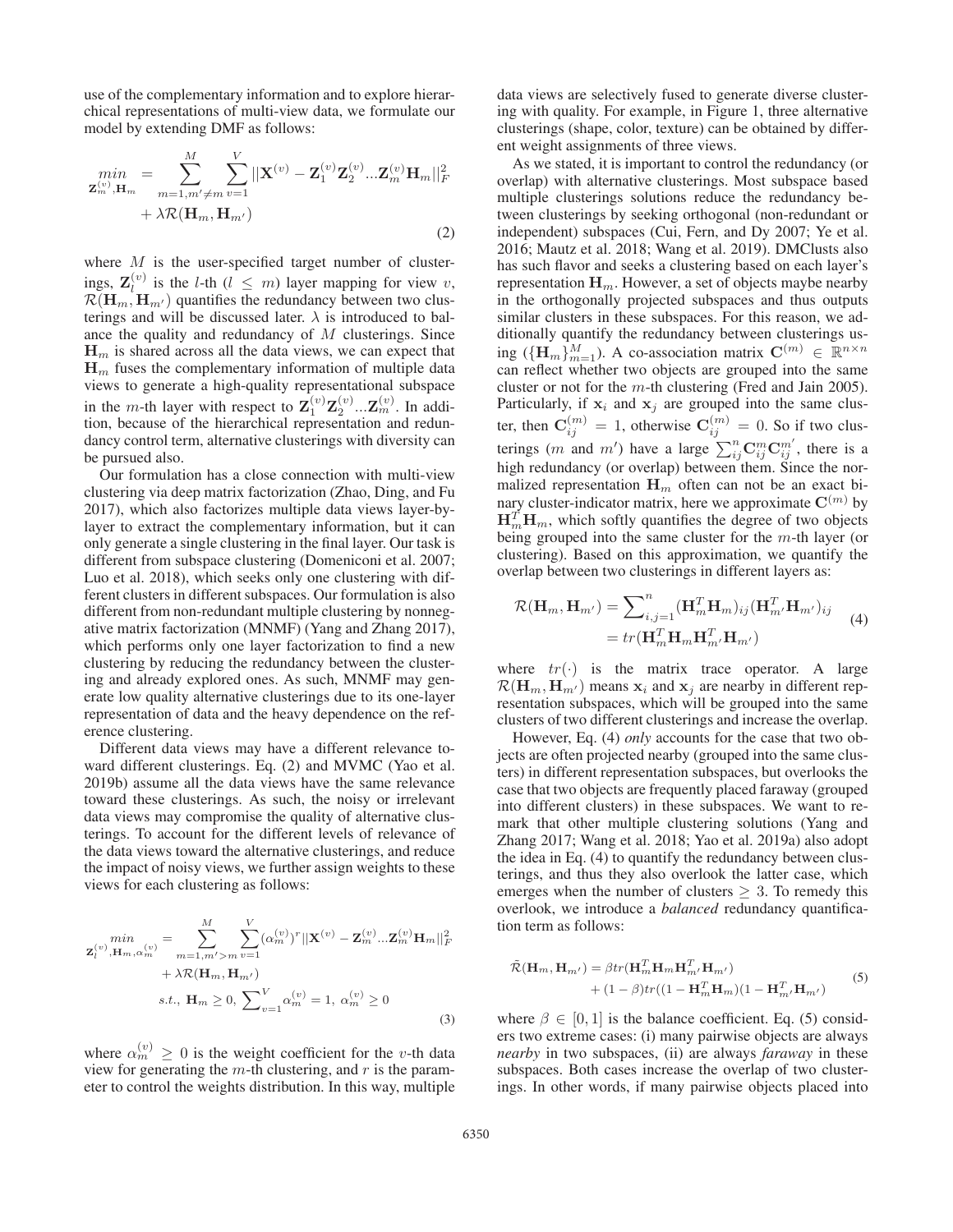the same clusters for one clustering, but not so for the other clustering, then the redundancy between them is low.

To this end, we can reformulate the objective function of DMClusts as follows:

$$
\min_{\mathbf{z}_{m}^{(v)}, \mathbf{H}_{m}, \alpha_{m}^{(v)}} \mathcal{J} = \sum_{m=1, m \neq m'}^{M} \sum_{v=1}^{V} (\alpha_{m}^{(v)})^{r} ||\mathbf{X}^{(v)} - \mathbf{Z}_{1}^{(v)} ... \mathbf{Z}_{m}^{(v)} \mathbf{H}_{m}||_{F}^{2} + \lambda(\beta tr(\mathbf{H}_{m}^{T} \mathbf{H}_{m} \mathbf{H}_{m'}^{T} \mathbf{H}_{m'}) + (1 - \beta) tr((1 - \mathbf{H}_{m}^{T} \mathbf{H}_{m})^{T} (1 - \mathbf{H}_{m'}^{T} \mathbf{H}_{m'}))) s.t., \mathbf{H}_{m} \ge 0, \sum_{v=1}^{V} \alpha_{m}^{(v)} = 1, \alpha_{m}^{(v)} \ge 0
$$
\n(6)

By minimizing the above objective, we can gradually find  $M$ clusterings, while the quality of these clusterings is pursued by the constraint  $\mathbf{H}_m$  of the respective layer shared across all the views, and the diversity is pursued by reducing the cases that too many objects always nearby (or faraway) in these representation subspaces. Our experiments will confirm the advantage of these factors.

## **Optimization**

The minimization objective in Eq. (6) is defined with respect to  $\mathbf{Z}_{m}^{(v)}$ ,  $\mathbf{H}_{m}$ , and  $\alpha_{m}^{(v)}$ . Since a close-form solution cannot be given, we alternatively optimize one variable while keeping the other two constant. The alternative process is detailed below.

**Update rule for**  $\mathbf{Z}_m^{(v)}$ **: The optimization of Eq. (6) with** respect to  $\mathbf{Z}_m^{(v)}$  is:

$$
\mathcal{J}_Z(\mathbf{Z}_m^{(v)}) = \sum_{i=m}^M (\alpha_i^{(v)})^r ||\mathbf{X}^{(v)} - \Phi_m \mathbf{Z}_m^{(v)} \mathbf{H}_{mi}||_F^2 \qquad (7)
$$

where  $\Phi_m$  =  $\mathbf{Z}_1^{(v)} \mathbf{Z}_2^{(v)} ... \mathbf{Z}_{m-1}^{(v)}$  and  $\mathbf{H}_{mi}$  =  $\mathbf{Z}_{m+1}^{(v)}... \mathbf{Z}_{i}^{(v)}\mathbf{H}_{i}$ . Letting the partial derivative  $\partial \mathcal{J}_{Z}/\mathbf{Z}_{m}^{(v)}$ =0, we can obtain

$$
\mathbf{Z}_{m}^{(v)} = (\Phi_{m}^{T} \Phi_{m})^{-1} \left( \sum_{i=m}^{M} (\alpha_{i}^{(v)})^{r} \Phi^{T} \mathbf{X}^{(v)} \mathbf{H}_{mi}^{T} \right)
$$
  

$$
\left( \sum_{i=m}^{M} (\alpha_{i}^{(v)})^{r} \mathbf{H}_{mi} \mathbf{H}_{mi}^{T} \right)^{-1}
$$
 (8)

**Update rule for**  $H_m$ **: Optimizing Eq. (6) with respect to**  $\mathbf{H}_m$  is equivalent to minimizing the following:

$$
\mathcal{J}_H(\mathbf{H}_m) = \sum_{v=1}^V \alpha_m^{(v)} ||\mathbf{X}^{(v)} - \mathbf{Z}_1^{(v)} ... \mathbf{Z}_m^{(v)} \mathbf{H}_m||_F^2 \n+ \lambda(\beta tr(\mathbf{H}_m^T \mathbf{H}_m \mathbf{H}_{m'}^T \mathbf{H}_{m'}) \n+ (1 - \beta) tr((1 - \mathbf{H}_m^T \mathbf{H}_m)^T (1 - \mathbf{H}_{m'}^T \mathbf{H}_{m'}))) \ns.t., \mathbf{H}_m \ge 0
$$
\n(9)

For the constraint  $\mathbf{H}_m \geq 0$ , we introduce the Lagrangian multiplier  $\eta$  as follows:

$$
\mathcal{L}(\mathbf{H}_m) = \sum_{v=1}^{V} \alpha_m^{(v)} ||\mathbf{X}^{(v)} - \mathbf{Z}_1^{(v)} ... \mathbf{Z}_m^{(v)} \mathbf{H}_m||_F^2
$$
  
+  $\lambda \sum_{m'=1, m'\neq m}^{M} \beta tr(\mathbf{H}_m^T \mathbf{H}_m \mathbf{H}_m^T, \mathbf{H}_{m'})$   
+  $(1 - \beta) tr((1 - \mathbf{H}_m^T \mathbf{H}_m)(1 - \mathbf{H}_{m'}^T \mathbf{H}_{m'})) - tr(\eta \mathbf{H}_m)$  (10)

Letting the partial derivative  $\partial \mathcal{L}/\mathbf{H}_m = 0$  and  $\eta_{ij}(\mathbf{H}_m)_{ij} = 0$ , we can get

$$
\mathbf{H}_{m} = \mathbf{H}_{m} \odot \sqrt{\frac{\mathbf{Q}^{+} + \mathbf{P}^{-} \mathbf{H}_{m} + \lambda \Gamma_{m}^{-}}{\mathbf{Q}^{-} + \mathbf{P}^{+} \mathbf{H}_{m} + \lambda \Gamma_{m}^{+}}} \qquad (11)
$$

where  $\mathbf{Q} = \sum_{v=1}^{V} (\alpha_m^{(v)})^r (\mathbf{Z}_{all}^{(v)})^T \mathbf{X}^{(v)}, \quad \mathbf{P} =$  $\sum_{v=1}^{V} (\alpha_{m}^{(v)})^{r} (\mathbf{Z}_{all}^{(v)})^{T} \mathbf{Z}_{all}^{(v)}. \mathbf{Q}_{ij}^{+} = (|\mathbf{Q}|_{ij} + \mathbf{Q}_{ij})/2, \mathbf{Q}_{ij}^{-} =$  $(|\mathbf{Q}|_{ij} - \mathbf{Q}_{ij})/2$ ,  $\Gamma_m = \sum_{m=1,m'\neq m}^{M} \mathbf{H}_{m} \mathbf{H}_{m'}^T \mathbf{H}_{m'} - (1 - \mathbf{Q}_{mi})^T$  $\beta) \overline{\mathbf{H}}_m \mathbf{1}^T, \, \mathbf{Z}_{all}^{(v)} = \mathbf{Z}^{(v)}_1 \mathbf{Z}^{(v)}_2 ... \mathbf{Z}^{(v)}_m.$ 

Update rule for  $\alpha_m^{(v)}$ : We denote  $\Theta_m^{(v)} = ||\mathbf{X}^{(v)} - \mathbf{X}^{(v)}||$  $\mathbf{Z}_1^{(v)}... \mathbf{Z}_m^{(v)} \mathbf{H}_m ||_F^2$ . Eq. (6) with respect to  $\alpha_m^{(v)}$  is written as: V V

$$
\min_{\alpha_m^{(v)}} \sum_{v=1} (\alpha_m^{(v)})^r \Theta_m^{(v)} \text{ s.t. } \sum_{v=1} \alpha_m^{(v)} = 1, \alpha_m^{(v)} \ge 0. \tag{12}
$$

The Lagrangian function of Eq. (12) is:

$$
\min_{\alpha_m^{(v)}} \sum_{v=1}^V (\alpha_m^{(v)})^r \Theta_m^{(v)} - \lambda (\sum_{v=1}^V \alpha_m^{(v)} - 1). \tag{13}
$$

where  $\lambda$  is the Lagrangian multiplier. By taking the derivative of Eq. (13) with respect to  $\alpha_m^{(v)}$ , and setting it to zero, we have  $\alpha_m^{(v)} = (\lambda/r \Theta_m^{(v)})^{\frac{1}{r-1}}$ . Since  $\sum_{v=1}^{V} (\alpha_m^{(v)})^r = 1$ , we can obtain:

$$
\alpha_m^{(v)} = (r \Theta_m^{(v)})^{\frac{1}{1-r}} / \sum_{v=1}^V (r \Theta_m^{(v)})^{\frac{1}{1-r}}
$$
(14)

To this end, we have all the iterative update rules for optimizing three variables of DMClusts. We repeat these updates iteratively until convergence. After that, we run  $k$ -means clustering on each  ${\{\mathbf H}_m\}_{m=1}^M$  and obtain M clusterings.

## Time complexity

The time complexity of DMClusts is composed of three parts. For simplicity, we assume all the layers have the same size K. DMClusts takes order  $\mathcal{O}(M(ndK + dK^2 + nK^2))$ to update  $\mathbf{Z}_m^{(v)}$ ,  $\mathcal{O}(VndK)$  to update  $\alpha_m^{(v)}$ , and  $\mathcal{O}(VndK +$  $MnK^2$ ) to update  $\mathbf{H}_m$  in each iteration. So the time complexity of DMClusts for generating  $M$  clusterings on  $V$ views is  $\mathcal{O}(tM(MndK + MnK^2 + MdK^2 + VndK)),$ where  $t$  is the number of iterations to convergence. Generally  $K < d$ ,  $K < n$ , and  $M < n$ , thus the complexity of DMClusts is  $\mathcal{O}(t(M^2 + V)ndK)$ . In our used datasets, DMClusts converges within  $t < 50$  iterations. On the other hand, the time complexity of MVMC (Yao et al. 2019b) is  $\mathcal{O}(tVM(n^2d+n^2k))$  (k is the number of clusters). Clearly, the complexity of DMClusts is linear in  $n$ , but MVMC is quadratic to n. As a result, our DMClusts can scale to larger datasets than MVMC.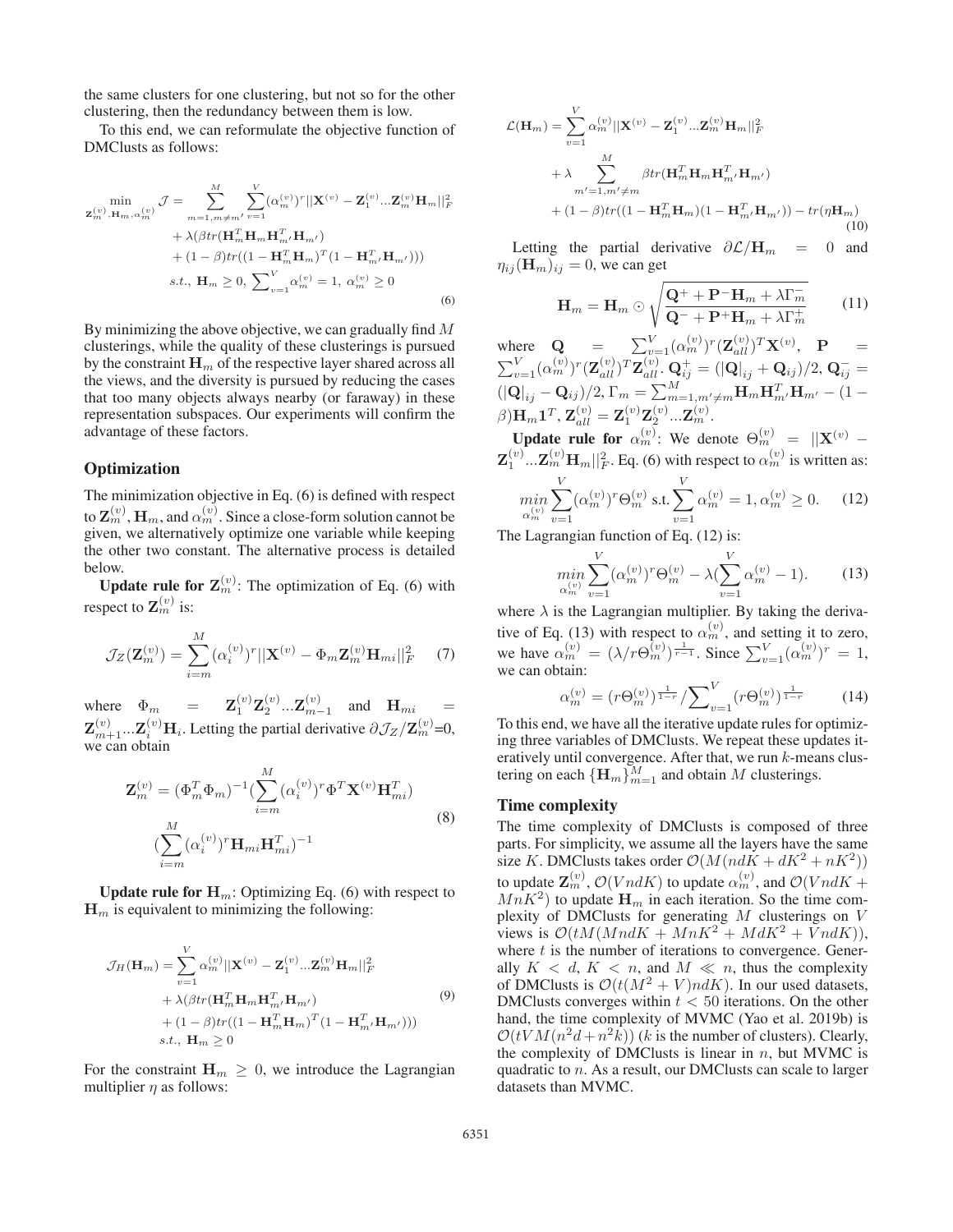# Experimental Results and Analysis Experimental Setup

In this section, we evaluate the effectiveness and efficiency of our proposed DMClusts on seven widely-used multi-view datasets, as described in Table 1. The adopted datasets are from different domains, with different numbers of views and objects. More details on the data are given in the Supplementary file.

Multiple clustering approaches aim to achieve diverse clusterings of high quality. To measure quality, we use Silhouette Coefficient (SC) and the Dunn Index (DI) as internal indexes to quantify the compactness and separation of clusters. To measure redundancy, we use Normalized Mutual Information (NMI) and Jaccard Coefficient (JC) as external indexes to quantify the similarity of clusters between two clusterings. We want to emphasize that a *higher* value of SC and DI means a clustering with *higher* quality, but a *smaller* value of NMI and JC implies that two clusterings have a *smaller* redundancy. These metrics have been widely adopted for evaluating multiple clusterings (Bailey 2013; Yang and Zhang 2017). Their formal definitions are given in the Supplementary file.

Table 1: Statistics of multi-view datasets.  $n, c, V$  are the numbers of objects, clusters and views;  $d_v$  are the dimensions of V views.

| <b>Datasets</b>      | n, c, V                  | $d_{\eta}$                          |
|----------------------|--------------------------|-------------------------------------|
| Caltech <sub>7</sub> | $\overline{1474}$ , 7, 6 | [40, 48, 254, 1984, 512, 928]       |
| Handwritten          | 2000, 10, 6              | [216, 76, 64, 6, 240, 47]           |
| Reuters              | 1200, 6, 5               | [21531, 24892, 34251, 15506, 11547] |
| <b>BBCSport</b>      | 145, 2, 4                | [4659, 4633, 4665, 4684]            |
| MSRC <sub>v1</sub>   | 210, 7, 6                | [1302, 48, 512, 100, 256, 210]      |
| Yale                 | 165, 15, 3               | [4096, 3304, 6750]                  |
| Mirflickr            | 16738, 24, 2             | [150, 500]                          |

## Discovering multiple clusterings

To comparatively study the performance of DMClusts, we consider Dec-kmeans (Jain, Meka, and Dhillon 2008), MVMC (Yao et al. 2019b), OSC (Cui, Fern, and Dy 2007), ISAAC (Ye et al. 2016), MNMF (Yang and Zhang 2017), and MISC (Wang et al. 2019) as comparing methods. The last four methods use different techniques to seek clusterings in subspaces. The input parameters of the comparing methods are fixed (or optimized) as the authors suggested in their papers or shared code. The input parameters of DMClusts are selected from the following ranges:  $r \in \{5 \times 10^{-4}, 5 \times 10^{-3}, ..., 5\}, \lambda \in \{10^{-4}, 10^{-3}, ..., 10^{4}\},\$  $\beta \in [0,1]$  and  $K_1 \in [k, min(d_v)], K_2 \in [k, K_1]$  with  $M = 2$ . We fix the number of clusters for each clustering to the number of classes  $c$  of each dataset, as reported in Table 1. Existing multiple clustering algorithms (except MVMC and DMClusts) cannot work on multiple view data. Following the solution in (Yao et al. 2019b), we concatenate the feature vectors of multi-view data and then run them on the concatenated vectors to seek alternative clusterings. For reference, we also apply DMF (Trigeorgis et al. 2017) on the concatenated vectors to gradually explore multiple clusterings layer by layer.

(i) Multi-view vs. Concatenated view: Both DMClusts and MVMC directly operate on multi-view data, and their generated two clusterings have a significant lower redundancy than those generated by other comparing methods. In addition, DMClusts frequently obtains a better quality than other comparing methods that can only work on the concatenated view. This shows that the concatenated feature vectors override the intrinsic nature of multi-view data, which help to generate multiple clusterings with diversity. This also expresses the capability of our tailored deep matrix factoriza-

tion in exploring multiple clusterings with quality. (ii) DMClusts vs. MVMC: DMClusts generally obtains a significantly better quality (SC and DI) than MVMC, and holds a comparable diversity (NMI and JC). In other words, our DMClusts maintains a better balance of quality and diversity than MVMC. A possible factor is that DMClusts differentiates the relevance of multiple views, whereas MVMC does not. As a result, DMClusts is less sensitive to the noisy views than MVMC. Another factor is that our balanced redundancy term is more comprehensive by considering two types of redundancy, but MVMC considers only one type.

(iii) DMClusts vs. DMF: DMClusts always gives a better performance (both quality and diversity) than DMF, although they both can explore alternative clusterings in a layer-wise fashion. The advantage of DMClusts is two-fold: it accounts for the different relevance of data views, and can selectively fuse them to generate alternative clusterings with quality, while DMF can only operate on the concatenated features without differentiating these views; it also explicitly controls the diversity between alternative clusterings, while DMF does not.

To investigate the robustness of DMClusts to noisy views, we constructed a synthetic dataset on Reuters by injecting a noisy view  $\mathbf{X}^{(6)} \in \mathbb{R}^{500 \times 1200}$  following standard Gaussian distribution. We then apply DMF and DMClusts on this synthetic dataset with the input parameters fixed as  $r = 0.1$ ,  $\lambda = 0.1, \beta = 0.4$ . Next, we visualize the weights assigned to six views for the first and second clusterings in Figure 2. DMClusts indeed assigns different sets of weights to these views for generating two clusterings with a low overlap (NMI: 0.019, JC: 0.161), and it manifests a robustness to the noisy view by assigning it with a zero weight. As a result, DMClusts holds the similar quality and diversity as on the original Reuters. In contrast, DMF has a nearly 50% reduced quality (SC: 0.158, DI: 0.015) and an about 25% increased

MNMF requires input a reference clustering to find an alternative clustering. Here we use  $k$ -means to generate the reference clustering. For the other comparing methods, we directly use their respective solutions to generate two alternative clusterings  $(C_1, C_2)$ . Following the evaluation protocol used by the comparing methods, we measure clustering quality with the average (SC or DI) of  $C_1$  and  $C_2$ , and we measure the diversity (NMI or JC) between  $C_1$  and  $C_2$ . Table2 gives the average results of ten independent runs and standard deviations of each method on generating two alternative clusterings. The results of ISAAC and MISC on Reuters and Mirflickr are not reported for their high complexity on large scale datasets.

From Table2, we make the following observations: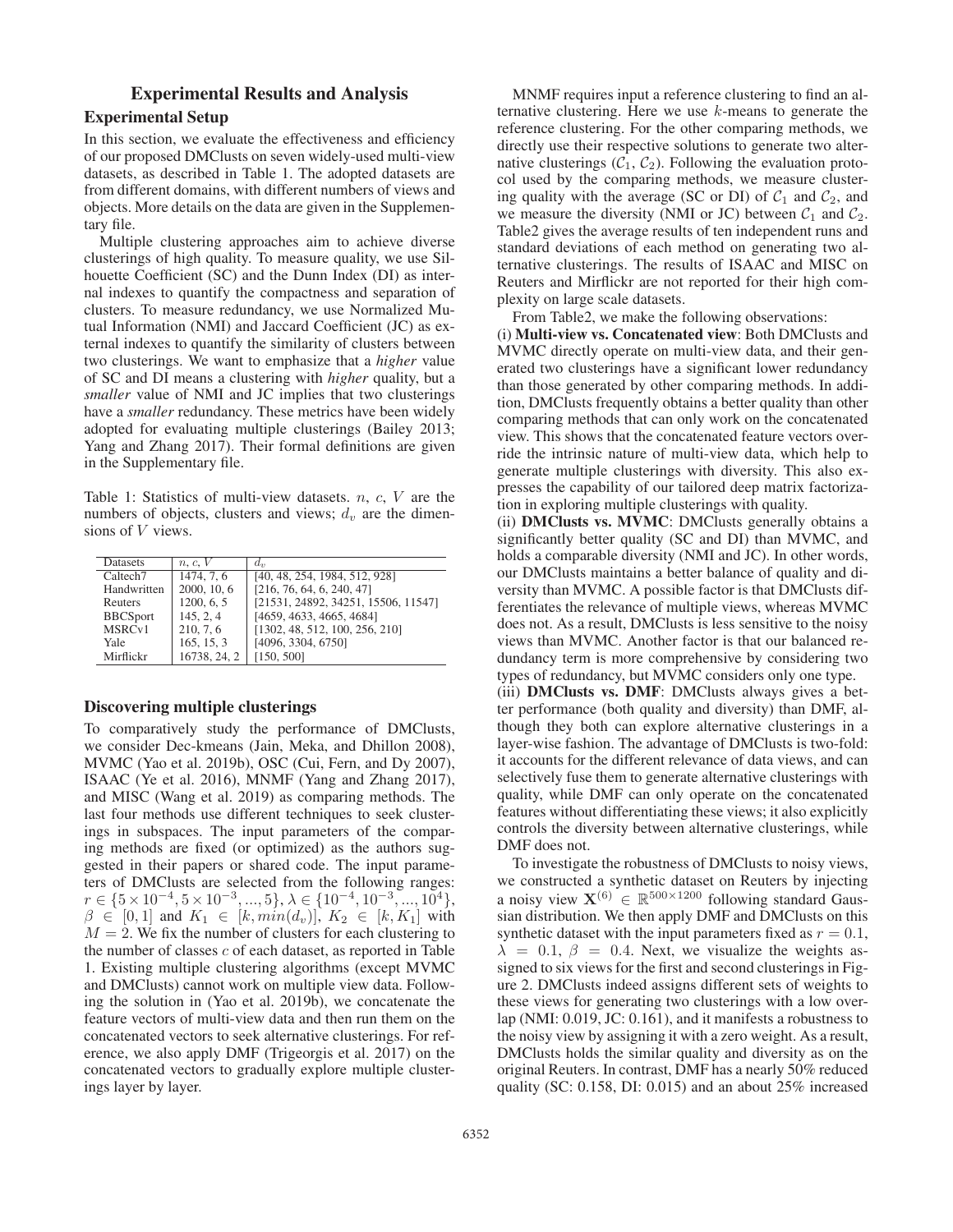Table 2: Quality and Diversity of the various comparing methods on generating multiple clusterings. ↑(↓) indicates the preferred direction for the corresponding measure. •/◦ indicates whether our DMClusts is statistically (according to pairwise t-test at 95% significance level) superior/inferior to the other method.

|                      |                 | Dec-kmeans                 | <b>MNMF</b>                | $\overline{\mathrm{osc}}$ | <b>ISAAC</b>              | <b>MISC</b>               | <b>MVMC</b>                | <b>DMF</b>                  | <b>DMClusts</b>   |
|----------------------|-----------------|----------------------------|----------------------------|---------------------------|---------------------------|---------------------------|----------------------------|-----------------------------|-------------------|
| Caltech <sub>7</sub> | SC <sub>1</sub> | $0.049 \pm 0.002$          | $0.234 \pm 0.000 \bullet$  | $0.266 \pm 0.000 \bullet$ | $0.153 \pm 0.010 \bullet$ | $0.201 \pm 0.003$         | $0.140 + 0.002$            | $0.065 \pm 0.011$           | $0.301 \pm 0.006$ |
|                      | DI <sup>+</sup> | $0.042 \pm 0.006 \bullet$  | $0.037 \pm 0.000 \bullet$  | $0.054 \pm 0.000 \bullet$ | $0.027 \pm 0.001 \bullet$ | $0.048 + 0.002 \bullet$   | $0.062 \pm 0.000 \bullet$  | $0.065 + 0.004 \bullet$     | $0.090 + 0.003$   |
|                      | <b>NMI</b>      | $0.021 \pm 0.003$          | $0.022 \pm 0.000 \bullet$  | $0.693 \pm 0.015$         | $0.645 \pm 0.035$         | $0.516 \pm 0.015$         | $0.006 \pm 0.000$          | $0.310 \pm 0.035$           | $0.009 \pm 0.000$ |
|                      | <b>JC</b>       | $0.127 \pm 0.009$          | $0.092 \pm 0.000 \bullet$  | $0.383 \pm 0.000 \bullet$ | $0.358 \pm 0.022$         | $0.349 \pm 0.018 \bullet$ | $0.076 \pm 0.000$          | $0.235 \pm 0.004 \bullet$   | $0.087 \pm 0.002$ |
| <b>BBCSport</b>      | SC <sup>+</sup> | $0.088 \pm 0.007$          | $0.014 + 0.000 \bullet$    | $0.144 \pm 0.000 \bullet$ | $-0.039 \pm 0.002$        | $0.089 + 0.002$           | $0.269 \pm 0.000 \bullet$  | $0.204 \pm 0.003$           | $0.284 \pm 0.006$ |
|                      | DI <sup>+</sup> | $0.487 \pm 0.001$ o        | $0.434 \pm 0.000 \bullet$  | $0.520 \pm 0.000$         | $0.411 \pm 0.016$         | $0.335 \pm 0.009$         | $0.014 \pm 0.000 \bullet$  | $0.255 \pm 0.001 \bullet$   | $0.468 \pm 0.010$ |
|                      | <b>NMI</b>      | $0.002 \pm 0.000 \bullet$  | $0.086 \pm 0.000 \bullet$  | $0.001 \pm 0.000 \bullet$ | $0.010 \pm 0.001$         | $0.009 \pm 0.001 \bullet$ | $0.000 \pm 0.000$          | $0.101 \pm 0.009$ $\bullet$ | $0.000 \pm 0.000$ |
|                      | JC.             | $0.431 \pm 0.030$          | $0.392 + 0.000$ o          | $0.605 \pm 0.000 \bullet$ | $0.495 \pm 0.015$         | $0.520 \pm 0.018$         | $0.347 \pm 0.000$          | $0.418 \pm 0.001$           | $0.401 \pm 0.003$ |
| Handwritten          | SC <sub>1</sub> | $0.050 \pm 0.006$          | $0.014 \pm 0.000 \bullet$  | $0.352 \pm 0.000 \bullet$ | $0.235 \pm 0.007$ •       | $0.251 \pm 0.009$         | $0.062 \pm 0.000 \bullet$  | $0.034 \pm 0.001 \bullet$   | $0.377 \pm 0.012$ |
|                      | DI <sup>+</sup> | $0.051 \pm 0.011$          | $0.009 + 0.000 \bullet$    | $0.107 \pm 0.000 \bullet$ | $0.056 \pm 0.002 \bullet$ | $0.052 \pm 0.003 \bullet$ | $0.083 \pm 0.000 \bullet$  | $0.240 \pm 0.009$ o         | $0.159 \pm 0.004$ |
|                      | <b>NMI</b>      | $0.070 \pm 0.012$          | $0.089 \pm 0.000 \bullet$  | $0.778 \pm 0.000 \bullet$ | $0.712 \pm 0.018 \bullet$ | $0.645 \pm 0.014$         | $0.009 \pm 0.000$          | $0.212 \pm 0.006 \bullet$   | $0.019 \pm 0.001$ |
|                      | JC <sub>↓</sub> | $0.073 \pm 0.003 \bullet$  | $0.078 \pm 0.003$          | $0.570 \pm 0.000 \bullet$ | $0.484 \pm 0.016$         | $0.414 \pm 0.019$         | $0.073 \pm 0.000 \bullet$  | $0.114 \pm 0.003$           | $0.066 \pm 0.000$ |
| MSRC <sub>v1</sub>   | SC <sup>+</sup> | $-0.062 \pm 0.003$         | $-0.193 + 0.002$           | $0.382 \pm 0.011$         | $0.166 \pm 0.003 \bullet$ | $0.331 \pm 0.008 \bullet$ | $0.113 \pm 0.007$          | $0.022 \pm 0.001 \bullet$   | $0.556 \pm 0.012$ |
|                      | DI <sup>+</sup> | $0.043 \pm 0.007$          | $0.027 \pm 0.001 \bullet$  | $0.071 \pm 0.007$         | $0.012 \pm 0.002 \bullet$ | $0.013 \pm 0.001 \bullet$ | $0.098 \pm 0.003$          | $0.277 \pm 0.010 \bullet$   | $0.336 \pm 0.008$ |
|                      | NMI⊥            | $0.054 \pm 0.006 \bullet$  | $0.063 \pm 0.005$          | $0.736 \pm 0.054$         | $0.549 \pm 0.030 \bullet$ | $0.665 \pm 0.017$         | $0.053 \pm 0.006 \bullet$  | $0.150 \pm 0.002$           | $0.038 \pm 0.001$ |
|                      | JC <sub>↓</sub> | $0.109 \pm 0.005$          | $0.124 \pm 0.003 \bullet$  | $0.519 \pm 0.025$         | $0.357 \pm 0.009 \bullet$ | $0.471 \pm 0.020$         | $0.078 \pm 0.002$ o        | $0.127 \pm 0.005$           | $0.087 + 0.003$   |
| Yale                 | SC <sub>1</sub> | $0.033 \pm 0.002$          | $-0.011 \pm 0.001$         | $0.221 \pm 0.005$         | $-0.020 \pm 0.002$        | $-0.066 \pm 0.008$        | $-0.045 \pm 0.007$         | $0.021 \pm 0.001$           | $0.303 \pm 0.019$ |
|                      | DI <sup>+</sup> | $0.205 \pm 0.014 \bullet$  | $0.114 \pm 0.004 \bullet$  | $0.331 \pm 0.020$         | $0.076 \pm 0.004 \bullet$ | $0.073 \pm 0.003 \bullet$ | $0.232 \pm 0.012 \bullet$  | $0.285 \pm 0.004 \bullet$   | $0.292 \pm 0.015$ |
|                      | NMI.            | $0.241 \pm 0.021$          | $0.240 \pm 0.007$          | $0.812 \pm 0.063$         | $0.369 \pm 0.007$         | $0.314 \pm 0.009$         | $0.251 \pm 0.006 \bullet$  | $0.319 \pm 0.006 \bullet$   | $0.205 \pm 0.004$ |
|                      | JC.             | $0.043 \pm 0.002 \bullet$  | $0.066 \pm 0.004 \bullet$  | $0.357 \pm 0.034 \bullet$ | $0.098 \pm 0.003$         | $0.091 \pm 0.002 \bullet$ | $0.055 \pm 0.001 \bullet$  | $0.098 \pm 0.005$           | $0.038 \pm 0.002$ |
| Reuters              | SC <sup>+</sup> | $-0.002 \pm 0.000 \bullet$ | $-0.107 + 0.009$           | $0.065 + 0.000 \bullet$   |                           |                           | $0.180 + 0.000$            | $0.314 + 0.004 \bullet$     | $0.344 + 0.006$   |
|                      | DI <sup>+</sup> | $0.157 \pm 0.008$          | $0.070 \pm 0.003$          | $0.210 \pm 0.000$         |                           |                           | $0.038 \pm 0.000 \bullet$  | $0.028 \pm 0.001 \bullet$   | $0.136 \pm 0.005$ |
|                      | NMI⊥            | $0.041 \pm 0.004 \bullet$  | $0.033 \pm 0.010 \bullet$  | $0.491 \pm 0.000 \bullet$ |                           |                           | $0.004 \pm 0.000$          | $0.508 \pm 0.005$           | $0.018 \pm 0.000$ |
|                      | JC <sub>+</sub> | $0.199 \pm 0.005$          | $0.148 + 0.002$            | $0.454 \pm 0.000 \bullet$ | $\overline{\phantom{a}}$  |                           | $0.091 \pm 0.000$          | $0.590 \pm 0.011$           | $0.132 \pm 0.003$ |
| Mirflicker           | SC <sub>1</sub> | $-0.004 \pm 0.000 \bullet$ | $-0.058 \pm 0.000 \bullet$ | $0.017 \pm 0.000 \bullet$ |                           |                           | $-0.038 \pm 0.000 \bullet$ | $0.005 \pm 0.000 \bullet$   | $0.336 \pm 0.008$ |
|                      | DI <sup>+</sup> | $0.061 \pm 0.002 \bullet$  | $0.053 \pm 0.001 \bullet$  | $0.059 \pm 0.002 \bullet$ |                           |                           | $0.173 \pm 0.005$ o        | $0.027 \pm 0.001 \bullet$   | $0.076 \pm 0.001$ |
|                      | <b>NMI</b>      | $0.427 \pm 0.012$          | $0.014 \pm 0.000 \bullet$  | $0.575 \pm 0.011$         |                           |                           | $0.005 \pm 0.000$          | $0.108 \pm 0.003$           | $0.043 \pm 0.001$ |
|                      | JC↓             | $0.878 \pm 0.022$          | $0.023 \pm 0.000$          | $0.368 \pm 0.011$         |                           |                           | $0.022 \pm 0.000$          | $0.049 \pm 0.001 \bullet$   | $0.033 \pm 0.001$ |



Figure 2: DMClusts assigns two sets of weights to six views for generating two clusterings. The 6-th view is a *noisy* view.

diversity (NMI: 0.471, JC: 0.375). The increase in diversity is obtained at the expense of a reduced quality. Nevertheless, DMClusts still gives a better diversity than DMF. This investigation corroborates the benefit of weighting views.

To further study whether DMClusts can generate  $M \geq 3$ clusterings, we fix the number of target clusterings to  $M = 4$ and the number clusters for each clustering to  $k = 3$ . Next, we apply DMClusts, DMF, and MVMC on the Handwritten dataset with images in 10 digits and visualize their clusterings in Figure 3. Each row of the subfigure represents a clustering and each image corresponds to the mean of the cluster. The numbers under each image are the dominant digits (not all) in the cluster. It is well known that the handwritten 10 digits are ambiguous and resemble different numbers (7 alike 4 and 3; 9 alike 5 and 7). As such, there is a tendency to group them together in different alternative clusterings. Due to the use of diversity control, DMClusts presents four clusterings without any completely overlapping clusters. In contrast, DMF does not account for diversity and generates

some largely overlapping clusters (i.e.,  $\{0, 1, 3\}$ ,  $\{2, 4, 7\}$ in  $C_3$  and  $C_4$ ). Although MVMC also quantifies the redundancy of two objects often grouped into the same cluster of different clusterings, it still generates a heavily overlapping cluster  $\{1, 2, 3\}$  in  $C_1$  and  $C_3$ . This visual example not only confirms the effectiveness of DMClusts in generating multiple diverse clusterings, but also proves the effectiveness of our balanced redundancy quantification.

## Parameter analysis

Several input parameters ( $\lambda$ , r and  $\beta$ ) may affect the performance of DMClusts.  $\lambda$  balances the importance of deep matrix factorization and the diversity control term,  $r$  controls the weight distribution assigned to input views,  $\beta$  balances the redundancy of two objects placed into the same clusters and redundancy of two objects placed into different clusters of two clusterings.

We study the impact of  $\lambda$  by varying it from  $10^{-4}$  to  $10^{4}$ , and plot the change of Quality (DI) and Diversity (1-NMI, the larger the better) of DMClusts on the Yale dataset in Figure 4a with  $r = 0.5$ ,  $\beta = 0.4$ . We find that: (i) diversity (1-NMI) steadily increases at first but not so when  $\lambda \geq 1$ ; (ii) the quality (DI) gradually decreases as  $\lambda$  increases, and becomes relatively stable after  $\lambda \geq 1$ . This pattern is explainable, since a larger  $\lambda$  forces DMClusts to focus more on the diversity between clusterings, and thus may drag down the quality of the respective clusterings. Overall, this observation confirms the dilemma between diversity and quality of multiple clusterings, and shows the necessity of introducing  $\lambda$  to control the redundancy.

We investigate the impact of  $r$  by varying it in the grid of  ${5 \times 10^{-4}, 5 \times 10^{-3}, \dots, 5}$ , and report the quality and diversity of DMClusts on the Yale dataset in Figure 4b with  $\lambda = 0.01$ ,  $\beta = 0.4$ . The quality slightly rises as r increases,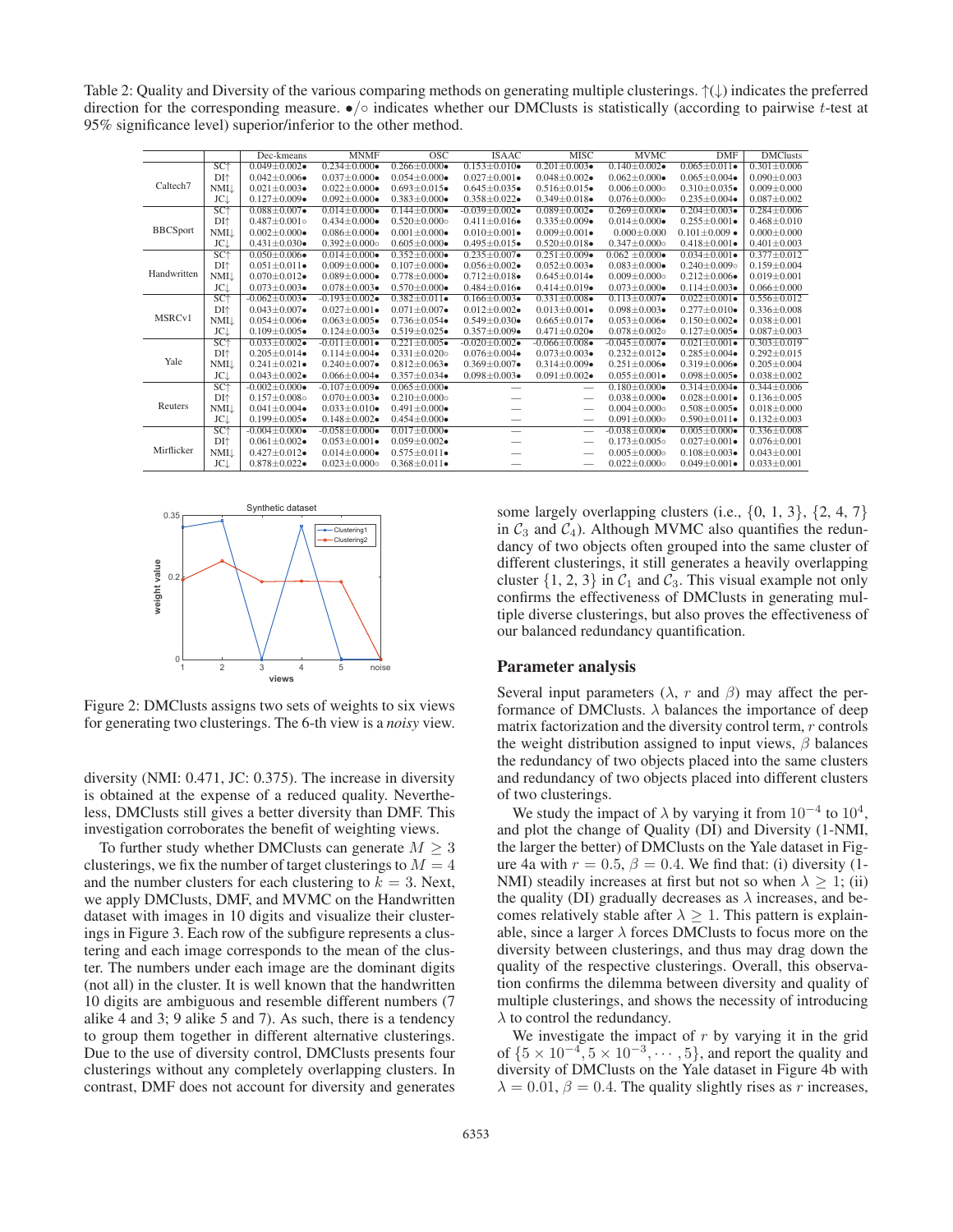

Figure 3: Four alternative clusterings  $(C_1$  to  $C_4$ ) generated by DMClusts (a), DMF (b) and MVMC (c).



Figure 4: Quality (DI) and Diversity (1-NMI) of DMClusts vs.  $\lambda$ , r and  $\beta$ .

and the diversity remains stable. When  $r > 0.05$ , the diversity steadily increases and the quality gradually decreases, due to the increased diversity and the known trade-off between diversity and quality. This is because a too small  $r$ gives nearly equal weights to all the views, while a moderate  $r$  can assign different sets of weights to these views, which helps to generate diverse clusterings, as exampled in Figure 1.

To study the benefit of our balanced redundancy quantification term, we vary  $\beta$  from 0 to 1 and report the results in Figure 4c with  $r = 0.5$ ,  $\lambda = 0.01$ . We observe that the diversity (1-NMI) increases as  $\beta$  increase but turns to reduce as  $\beta > 0.7$ . Due to the dilemma between quality and diversity, the quality shows a reverse trend. Neither  $\beta = 1$  nor  $\beta = 0$  gives the highest diversity, and  $\beta \in [0.3, 0.7]$  gives an NMI≈0. This observation proves the contribution of considering the previously overlooked redundancy due to two samples placed in different clusters of two clusterings, and also justifies the effectiveness of our balanced redundancy quantification term. In addition, it clarifies why our DMClusts obtains a better diversity between clusterings. We observe that  $\beta = 1$  (NMI: 0.064) gives a larger diversity (by  $\approx 16\%$ ) than  $\beta = 0$  (NMI: 0.075). This suggests the redundancy two samples in the same clusters of two clusterings is more important than the redundancy they in different clusters. Overall, these two types of redundancy complement each other and help to generate multiple clusterings with improved diversity.

We further study the impact of the number of clusters, layer size  $K_l$  and of different M. We also make a runtime experiment and show that DMClusts not only outperforms the state-of-the-art methods in exploring multiple clusterings with quality and diversity, but also holds a moderate efficiency. The results and analysis as well as convergence

analysis can be found in the Supplementary file. Finally, we want to remark that, all the four metrics do not depend on the ground-truth labels of the tested dataset, so the suitable values for parameters can be chosen based on the user's preference toward quality or diversity.

# **Conclusion**

In this paper, we introduce DMClusts to explore multiple clusterings from multi-view data, which is an interesting, practical but overlooked clustering topic that conjoins multiview clusterings and multiple clusterings. DMClusts adapts the deep matrix factorization to a deep learning approach, and introduces a novel balanced diversity quantification term to seek multiple diverse clusterings of quality. DMClusts shows a superior effectiveness and efficiency than state-ofthe-art competitive solutions. We will investigate a principle to determine a suitable number of layers (clusterings).

# Acknowledgments

This work is supported by NSFC (61872300 and 61873214), Fundamental Research Funds for the Central Universities (XDJK2019B024), Natural Science Foundation of CQ CSTC (cstc2018jcyjAX0228) and by the King Abdullah University of Science and Technology (KAUST), Saudi Arabia. The code and Supplementary file of DMClusts is available at http://mlda.swu.edu.cn/codes.php?name=DMClusts.

# References

Bae, E., and Bailey, J. 2006. Coala: A novel approach for the extraction of an alternate clustering of high quality and high dissimilarity. In *ICDM*, 53–62.